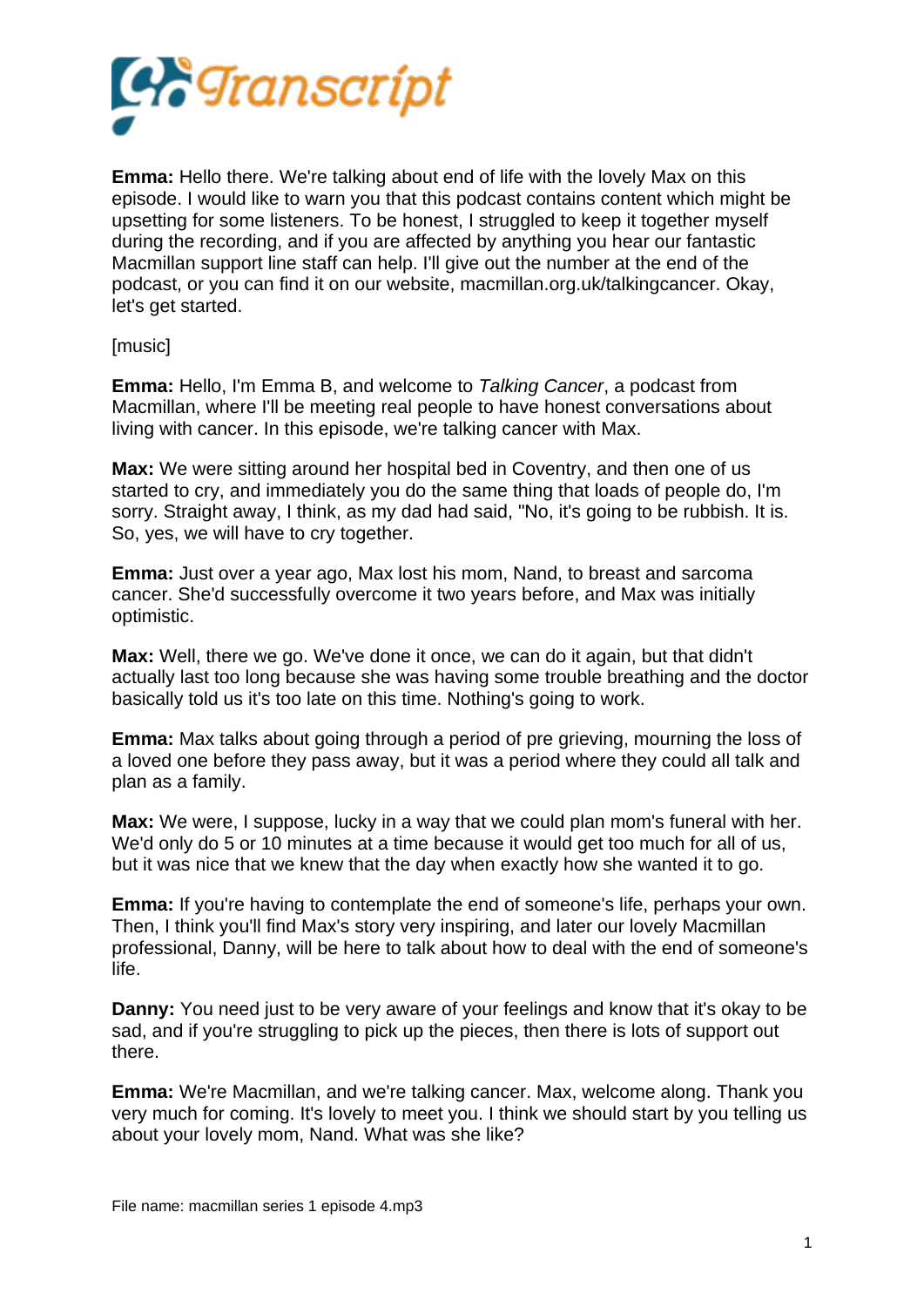

**Danny:** She was full of life. She had bright pink hair. Everyone says she was- her favorite phrase was pink and fluffy. That's what she says to everyone. Yes, so she loved drama. She ran a youth theater. She lived in Cyprus, and yes, she was over in England for a couple of months, I think Coventry. That's where we're from originally, and she was one of those live-action and like actors in Warwick castle, she did it for free just for a few months because she loved it so much.

**Emma:** No way. Wow. She was Mary, Queen of Scots, or someone like that if you were lucky with bright pink hair.

**Max:** Yes, pretty much.

**Emma:** I get the impression that you are quite a close family. How many brothers and sisters do you have? Were you around each other the whole time?

**Max:** We are really close still, and it was my dad and my mom and my sister, Ruby, and me, just us four. We all lived apart. My mom and dad lived in Cyprus. My sister lives in Coventry, and at the time, I lived down at Eastbourne. We lived all over the place, but we all met up at least once a month. It was really good.

**Emma:** Now, your mom got diagnosed not once, but twice. Tell us about the first time.

**Max:** Initially, it was just breast cancer and it was while I was still in the army, and I was just about to go over to the Falklands for six months. Yes, they came, visited me down to Southampton, that's where I was at the time. Yes, they broke the news to us then, and obviously, it was devastating, but it didn't really get us down the first time from the visit really faced anything like this before, and we're a really, really positive family. If I came back from work or school or something, it was negative or saying I didn't like it, my dad would be like, "No, enough of that. Come on, we're really positive and our family."

We were like that straight away with the first cancer. Although, it was sad, for honestly, about half an hour. We were like, "Right, we're going to beat this. We're going to really do it." It didn't really feel that real if you know what I mean.

**Emma:** For you at that point, did they come already armed with lots of information and answers to questions that you might have? What the treatment might be? And that helped you say, "No, no, no, it's okay. This is going to be okay."

**Max:** Yes, I think they did, but I think that blind positivity I didn't even ask about that, and I think it was a bit of a shock, obviously, at first. He didn't really go into too much of the detail, really. I was just like, "How are we going to beat it?"

## **Emma:** She did get better?

**Max:** Yes. She made a full recovery. I think it was nine months to a year. She just went for a checkup and the doctors they couldn't believe it, that all the tumors had gone. It started with breast cancer, but then she also had osteosarcoma cancer as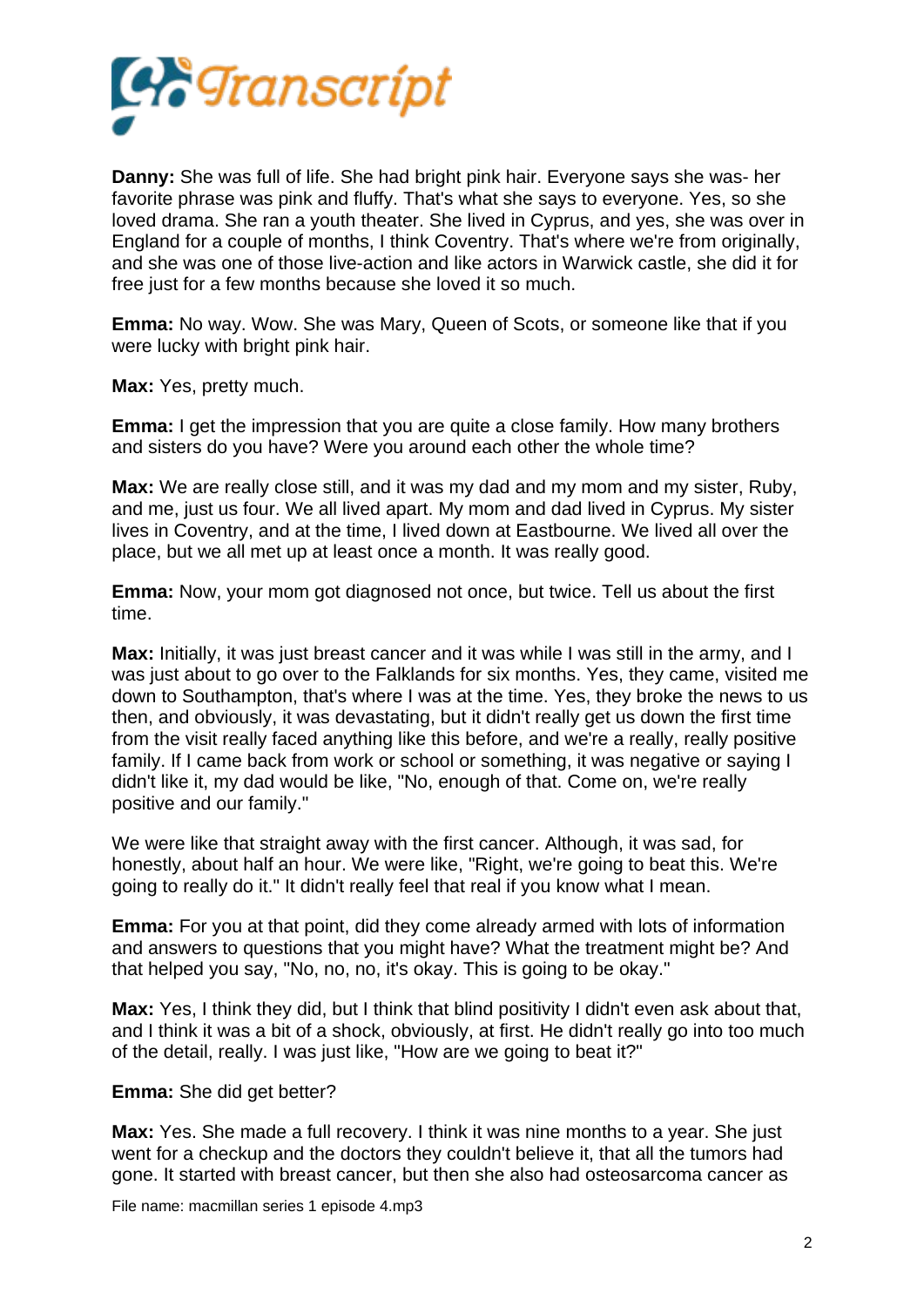

well. I think she had 10 tumors at the time, and they'd all gone, which was crazy. We were so happy.

**Emma:** This leaves you as a family shaken, but resolute. I'm ready to carry on. How old is Nand? How old is your mom at this point?

**Max:** When she beat it the first time she would've been about 52.

**Emma:** Was she affected by the treatment? Did she seem to be herself or was she left with any lasting symptoms that made life different for her?

**Max:** During **[unintelligible 00:05:30]** she was totally not herself sleeping all the time, but afterwards, she was back to normal, which was great.

**Emma:** There was no reason for you to think that this was going to come back?

**Max:** No. We didn't think so.

**Emma:** Now, you and I do have something in common because my mom died at 62 with first-time breast cancer, and then the cancer came back. I know exactly where I was when we had the news that it had come back. How did the second bit of news come to you then?

**Max:** My mom she had some back pain. She was complaining of back pain. She left it for like a month. Like, "I'll be fine. I've had cancer. So, it doesn't matter, does it?" She was like, "No, I don't need to get that checked." Eventually, she was like, "It's hurting quite a lot. I need to take some painkillers." My dad, I think then took her into hospital, and then, yes, that's when they did some scans and they found out it had come back. Yes, sarcoma cancer second time.

**Emma:** That must've been so horrendously disappointing for your mom and for you and just had worked so hard. How was it for you all at that point being given that news that, yes, for a second time the cancer had come back?

**Max:** Initially, it was the same as the first time, we were like, "Well, there we go. We've done it once, we can do it again," but that didn't actually last too long because she was having some trouble breathing and she had to go into hospital. The doctor, basically, told us. "It's too late on this time and nothing is going to work." We then had to stop this positivity because as I said before, it worked once but it was blind positivity. We were like, "No, we can do it," but we actually couldn't this time.

**Emma:** Emotionally coming to that conclusion, especially, this is your mom, especially coming to that conclusion as a child, it must have been really hard.

**Max:** Yes. It was really tough. I remember it clear as day. We were sitting around her hospital bed in Coventry, and then I think me and my sister, even my dad, one of us started to cry, and immediately you do the same thing that loads of people do. I'm sorry. Straight away I think as my dad had said, "No." Then he started crying. He was like, "No, let's stop this now. It's not strong to hold your emotion, or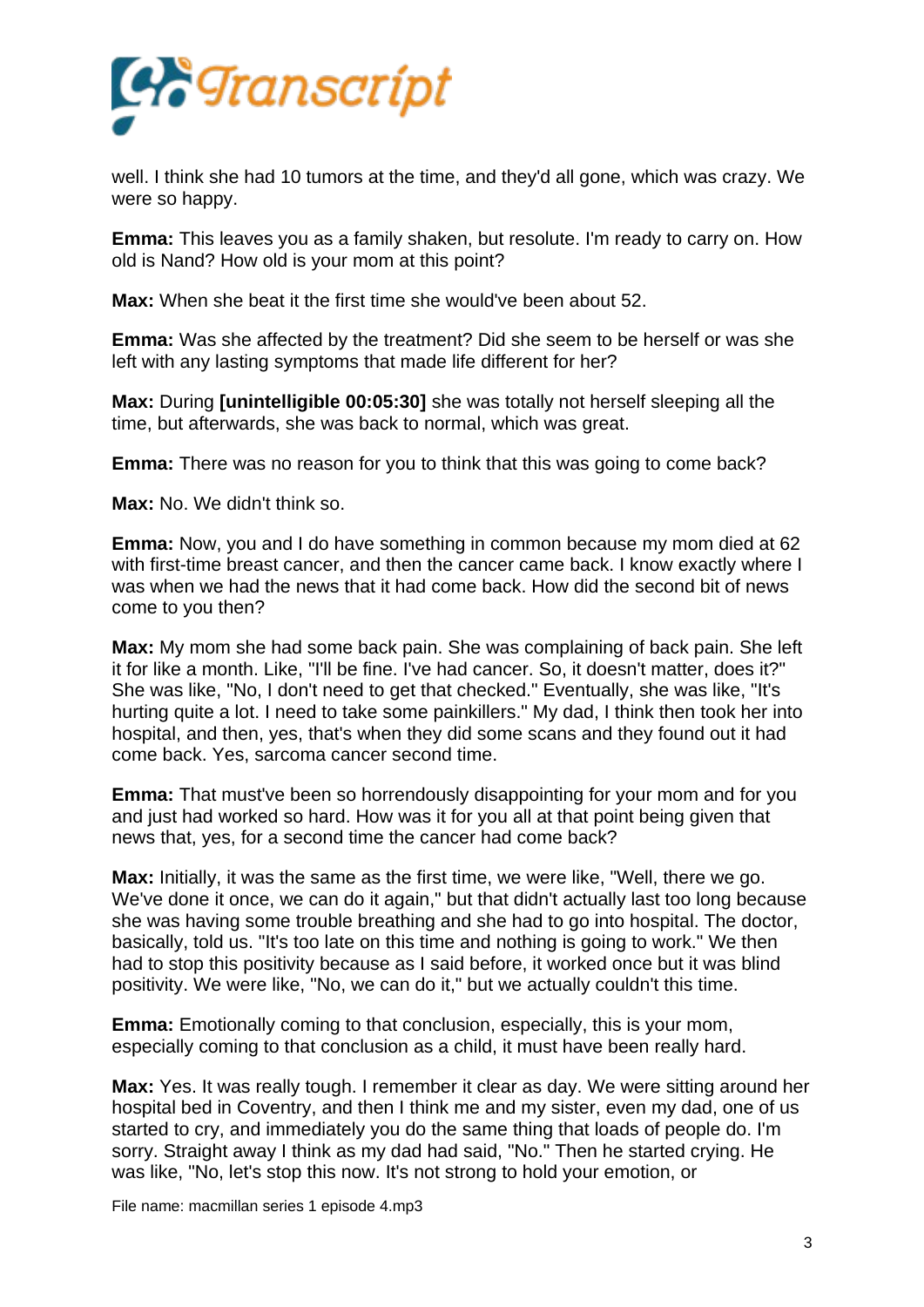

**[unintelligible 00:07:36]** anything like that. Let's just have a cry." Then he's like, "It's going to be rubbish. It is. There's no one saying it's going to be good. If you're going to cry let's cry. Let's not apologize for it. Let's just say it."

We all had a cry together for a bit. She was in for about a day then, and we were always just having these conversations and talking and coming to realization that we don't have very long left at all. It was weirdly nice. It was horrible, but then it was nice to be that vulnerable with each other.

**Emma:** Well talk about your blog because you've written a blog and it's amazing, and I'm sure has been a great help to many people who've read it. That bit that you are describing which enabled you to have those really great quality time with the remaining time that your mom had you describe as pre grieving. What do you mean by that?

**Max:** I don't know if I made it up. Maybe I did, but the pre grieving thing [crosstalk].

**Emma:** I'd take it. Own it. Own it, Max. Own it.

**Max:** Yes, it's a weird thing to own, isn't it? Yes, I thought it was really strange because we knew mom was going to die. We were given three to six months. We knew it was going to happen. You're already sad about that. You know you're going to grieve once she eventually goes, but then you're already sad about it. You're pre grieving at the same time. It's a really, really weird transition, and I'm sure you were the same when you were in that stage and many people listening or whatever. It's so, so strange because you want to be normal and have the best last few months, but at the same time, you are stupidly sad about it.

**Emma:** The thing is as well, is that it's such an unfathomable idea that somebody is going to die. Because until you're faced with it, you don't know what that means. You don't know what life is going to be like when they're not here. It's so difficult to pin that down and work that out. Isn't it? The pre grieving time, what did that enable you to do with your mom?

**Max:** It allowed us to have an actual great last few months, and we saw so much of our friends and family who came to visit because we were so open with what's going to happen. It was also really helpful for a lot of the actual grim stuff to organize, like the funeral and stuff like that.

**Emma:** You used some of that time to plan that, didn't you?

**Max:** Yes. I read somewhere online and to set a video camera up in the corner of the room.

**Emily:** Tell me about this. This is such a great idea.

**Max:** I was honestly so happy I read it, and I said to anyone who's going through anything like this, you just do it. I'm not saying sit there and act in front of the camera or something, you just leave it on while you're doing your normal daily life. It's really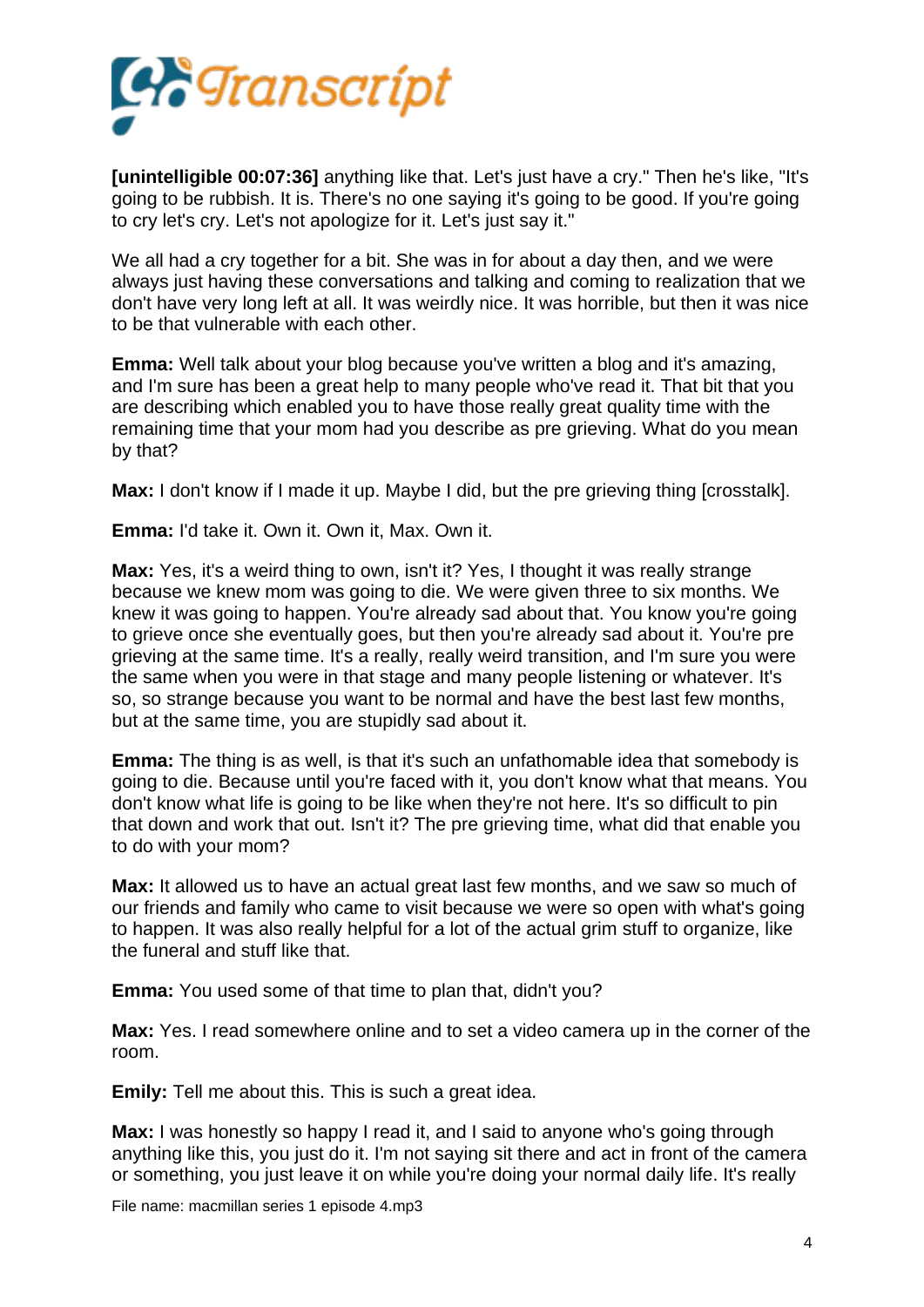

good because you watch it back and you just see normal conversations and chats. I was really making an effort to get mom to talk about all the stuff for 20, 30 years ago that we didn't really know about. Even really boring stuff, like buying her first house and stuff, because my dad's memory is awful.

I want to get her talking and laughing and stuff like that. Then also, we had really hard conversations, we were, I suppose, lucky in a way that we could plan mom's funeral with her. It's so strange because it is a horrible conversation, we'd only do 5 or 10 minutes at a time because it would get too much for all of us, and especially my mom. It was nice that we knew that the day went exactly how she wanted to go, which is a weird, nice feeling.

**Emily:** During final months, if you have the capacity to talk about dying well, then, yes, you should. I think it's amazing that you managed to do that. All this time, I'm sure you really hunker down as a family and use each other as huge support. Did you get help and support from anywhere else? Because emotionally for you, even though you've got this framework now, which is super helpful, all this time, you're still going to work, still having to be Max, as day-to-day Max, and your responsibilities to other half and your friends. How did you manage to cope through this time?

**Max:** Initially, actually, I look back and think I was quite stupid at the start of it. We are a really close family, and I had the best network around me. Our wider family as well as all my aunties, uncles, cousins and everything, who will live really close to our house in Coventry anyway. I had my girlfriend now wife, I had loads of great friends and closest people, my dad and my sister. Even though we've been so open, most of the time, actually, feeling bad personally, three of us didn't talk.

Since then, we all spoke about it, we all thought we had to be the strong one, which is absolutely crazy because there's nothing strong about not talking about stuff. At the time, I wanted to talk, so I didn't know. I ended up texting to the mental health hub, I think it was mind. I didn't feel comfortable enough, or I didn't want to admit there was that much of a problem. I didn't want to actually pick up the phone and talk to someone or go and speak to someone like that, which now I think it's crazy. It's so important.

I started off with just a text, then I did quite a lot of online chatting with them, and it really, really helped me out. Sometimes, it's just having a bit of a moan, to be honest, and wanting to play the victim a little bit, I suppose, because it is a horrible situation and it really helped. Then, more recently, actually, a year on from that, last year, I thought I was fine, kept going, talking more openly about it, doing a blog and stuff like that really helped me. Since then, I' actually went to the GP, and you can register for talk therapy, which is really good.

I've only just made that step to go and do it, because I'm fine most of the time, but I sometimes want to have a chat about it. I've booked myself in, so we'll see how it goes. All I say to everyone is just talk to someone, find that someone whether it's that text, or a chat room online, or calling someone, you just need to talk,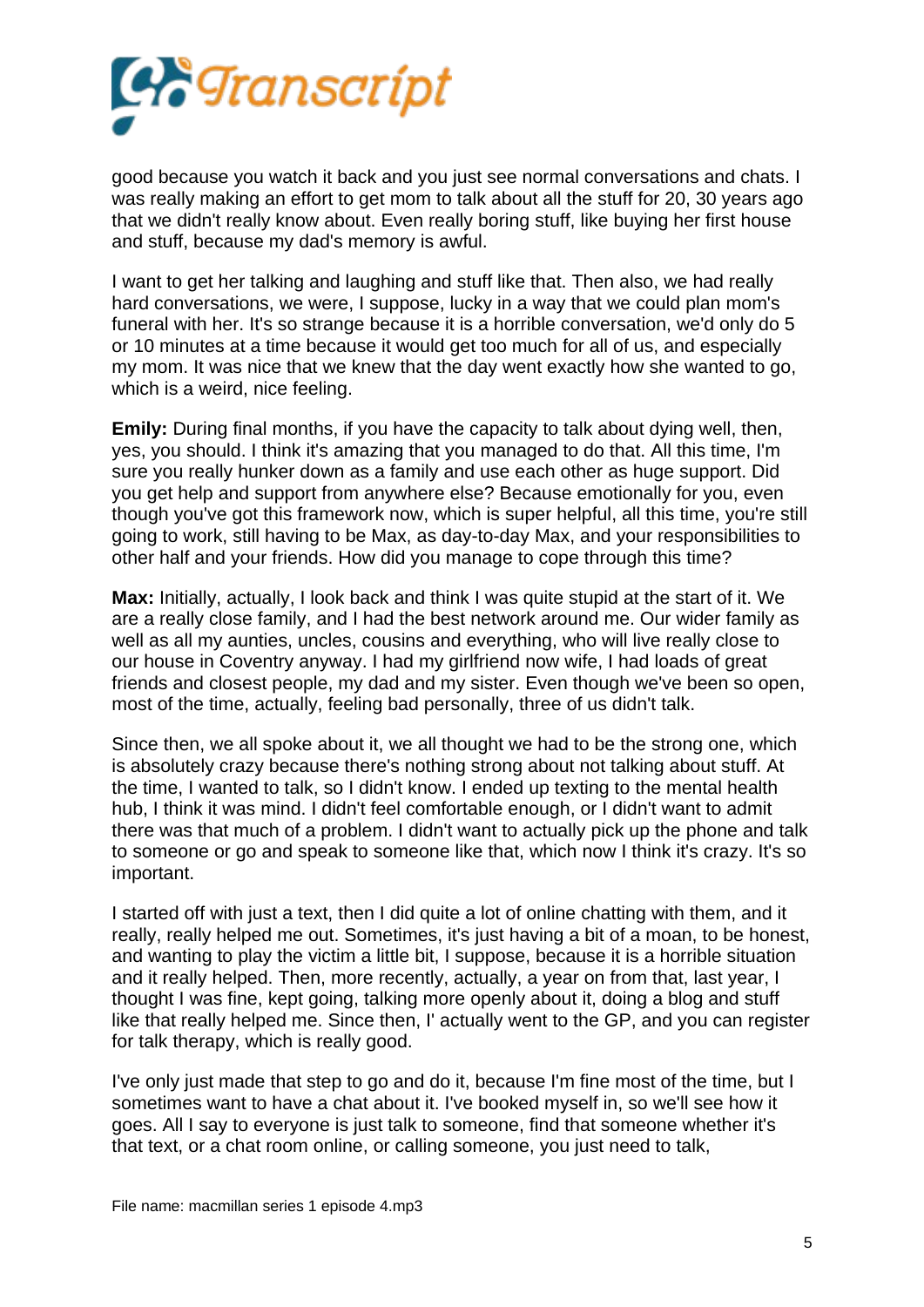

**Emily:** It takes you very unaware by it, doesn't it? Because sometimes you have those days, yes, yes, yes, yes, and there'll just be something that you go, "Oh, my God," and that huge hole is there again. That's time.

**Max:** Yes, you do. You just take some time for yourself as well. What happened with me, I was driving 180 miles home every week. I'd work an early shift at work, drive up that day, have two days off, then the day after BLH then drive back that day. I did that every week for two months or something. It got to the point where mom could feel me being stressed and the tension. Even though I was there, absolutely knackered, I wanted to be there, but she could then feel it, then she would be down as well.

At that point, I think my partner was like, "We just need to do something." On one of those two days, we actually drove over to Paris and we had a couple of days just for us. I did feel really guilty at the start of it, driving over there I was like, "I should be back home now," but you just need that time for yourself as well, and it rubs off on your loved one as well. It's so important.

**Emily:** Did you ever get to talk to your mom about how you felt?

**Max:** No, I didn't really.

**Emily:** I didn't either.

**Max:** No, you don't really want to get them down. Some days, she'd be really up and really happy in her normal self, trying to do normal stuff like going for coffees and stuff like that. Having a glass of red wine with her, but then sometimes she would just start crying and be quite worried. I didn't really want to add another burden onto it, sort of thing, even though she probably would have wanted to talk about it really, but you just feel like you don't want to burden them.

**Emily:** What kind of things was she worried about in that time?

**Max:** She was really worried about as well being happy. As I said before, a lot of it is a blur all around that time. The one thing that I really remember as I was sat there, I think it was just me or it might have been my sister as well, we were just watching telly or something. She turned randomly and was like, "Oh, Max, you're going to marry Nina, aren't you?" I was like, "I don't know mom, I haven't got a clue actually. She's only my girlfriend at the minute. I don't know. I'm not thinking about that. She was like, "But you're happy, though, aren't you?" I was like, "Yes, I'm really happy."

She was like, "Ruby's got Tom." Ruby's my sister, and Tom's, her boyfriend, and they've got two kids together. She's like, "Ruby's got Tom. She's happy, isn't she? That's going to be all right, isn't it?" I said, "Yes." She's like, "Okay, I'm happy now. I thought that was really cute.

**Emily:** She's just making sure her kids are okay and the family's going to be all right. How are the wider circle of friends reacting at this point? Do you make an effort to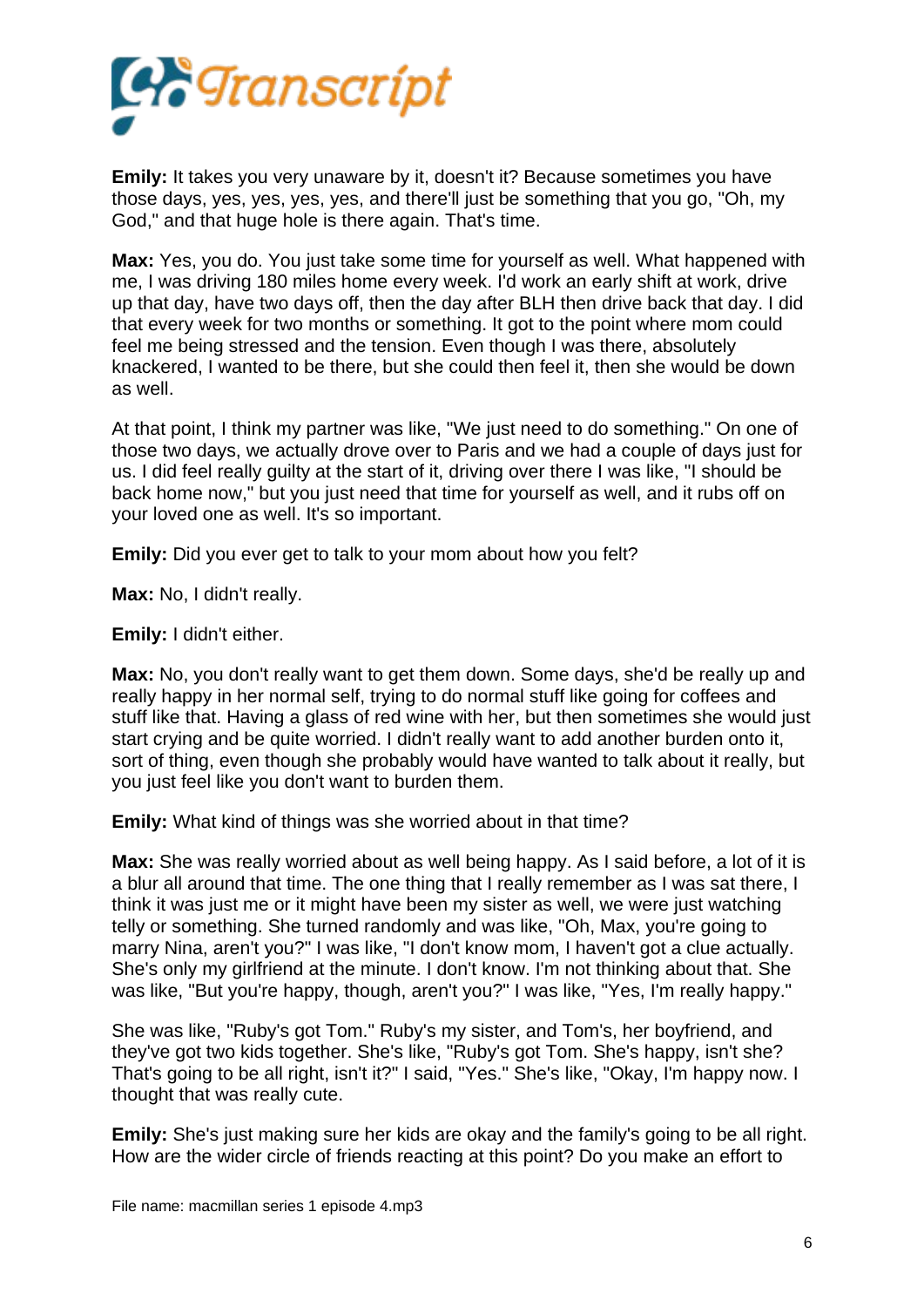

get people to see each other as well? With the knowledge that your mom's, she is going to die at some point, and now is the time to come and see her.

**Max:** We actually just put something on Facebook. My dad's words were, "I'm sorry to have to post this to everyone, but cancer has reared its ugly head again, but this time, we haven't got long left at all. It sounds horrible, but if you want to come and say goodbye, basically, please do." It was amazing. My sister had to keep a diary about-

**Emily:** Like a secretary.

**Max:** Literally, she had to.

**Emily:** Personal assistant, I should say.

**Max:** Yes, exactly. People came from all over the place. Obviously, as we said, we grew up in Cyprus, so we had loads of people who still lived in Cyprus, but there's a lot of military there, so they then flew all across the world after that. People would come in from Cyprus, Australia, all around the country, and just to come and visit. It was nice but quite sad at the same time.

**Emily:** All this is leading up to the moment that your mom passed away. I'm sure for you, quite a weird, very strange moment. Where were you? Were you with her? Where were you when the news came that she died?

**Max:** I wasn't actually, I was at home on a day off. This is really strange as well. That day, I didn't have two days off in a row for whatever reason it was, so I couldn't drive up and Coventry, and my partner was going to go to work that day. I was like, "What should I do today?" I remember it was cold, it's February the 27th. I thought I'd be nice to mom, so I was like, "Let's do something that mom would do." I was still in bed when it happened but then I was about to go and get all my jumpers that I don't wear anymore my Christmas jumpers, and go and give them to homeless people.

I remember that because I remember thinking, "Let's do something that mom would do." My dad called me and said, "Would you take mom to hospital? We don't know what it is, but probably make your way up here now." I was like, "Okay." I left straight away, then got another call about halfway up when I was driving. It was when it was that awful snow as well in February in 2018. Then, obviously got the news while I was driving. I probably should have stopped, but I didn't want to, I just wanted to get there.

**Emily:** How did you digest that, Max?

**Max:** It was really, really tough. I should have stopped. I didn't and I just had on the hands-free the car and driving. It's not really much to say on the phone. I said I'll be there in an hour. I was bawling my eyes out, to be honest, driving, cry my eyes out. It must have looked so strange to someone who'd driving past thinking I was going through a breakup or something. I just felt really numb the whole day. I got to the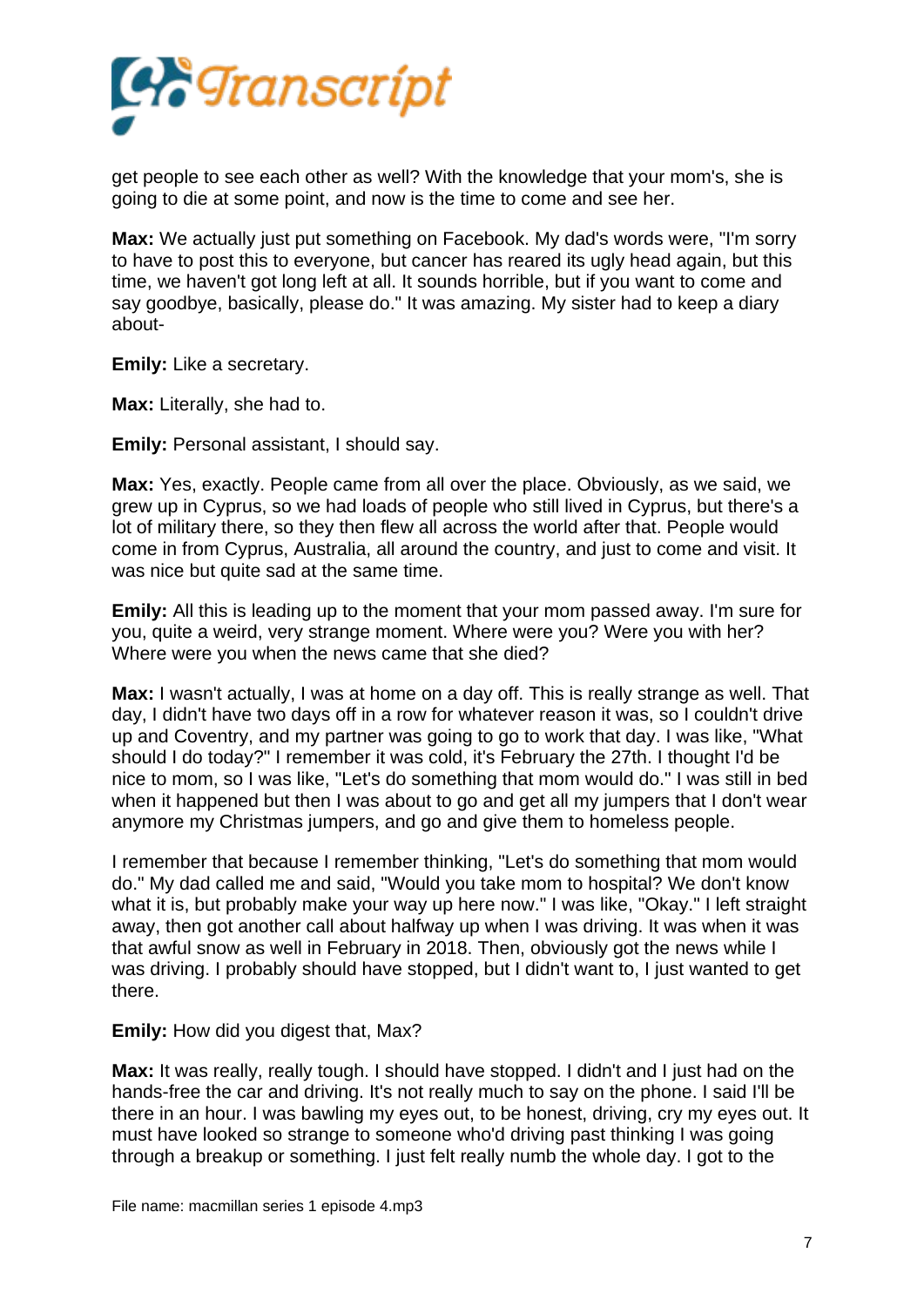

hospital, and all my extended family were all in the waiting room, then I just walked straight in, I saw my mom.

Before, I didn't think I'd want to go and see her, but it was the best thing I've ever done. Compared to what she'd been like last few weeks, she'd been struggling to breathe and stuff like that, where tumors were pushing on different areas of her body. I just saw her looking totally peaceful and just looking to sleep and not ill anymore. I'm really glad I went in there actually.

**Emily:** I'm glad you said that. I think it's really important. The concept of seeing a dead body is terrifying, let alone when it's somebody that you love so much. A very brave thing to do, but obviously, hugely important for you.

**Max:** I really did not think I'd want to go in but they just look so peaceful, don't they? I liked that one of my last like memories I can see through my own eyes of my mom is her looking healthy and peaceful, not in pain and swollen with tumors and things like that.

**Emily:** Emotionally, immediately afterwards, for lots of people, you go into automatic mode, there are things to do. Emotionally, immediately afterwards, how were you after that day, when you said goodbye to your mom?

**Max:** I felt really numb, I didn't really know what to do. I think I'd already done most of my crying on the drive up to, be honest, but then, yes, we went home after an hour at the hospital, and then we just sat around and we were like, "I don't really know what to do now." We went to the pub and had a pint just us three, and then my uncle and cousin joined, and then straight away we started planning. We were like, "We'd already planned the funeral." We'd know which funeral director we'd go with. Mom had chosen a pink casket, obviously, because it's pink.

**Emily:** Had she really?

**Max:** Yes.

**Emily:** Awesome.

**Max:** Yes, so we knew we had a list of stuff we were going to do, so then we'd just booked if all. You're right, you do go into automatic, just let's do this, just try to distract yourself.

**Emily:** Some people talk about a sense of relief almost, and then feel guilty about that because the suffering anyway has stopped, but there's a little bit of, "Oh, should I feel relieved?"

**Max:** Yes, you do that didn't come for a few days to me, as I said, I literally just filled the few days organized as much as we could, and it didn't sink in at all, I'd say for a few days. Once it did, you're right, you do feel a bit relieved because you know they're not struggling anymore.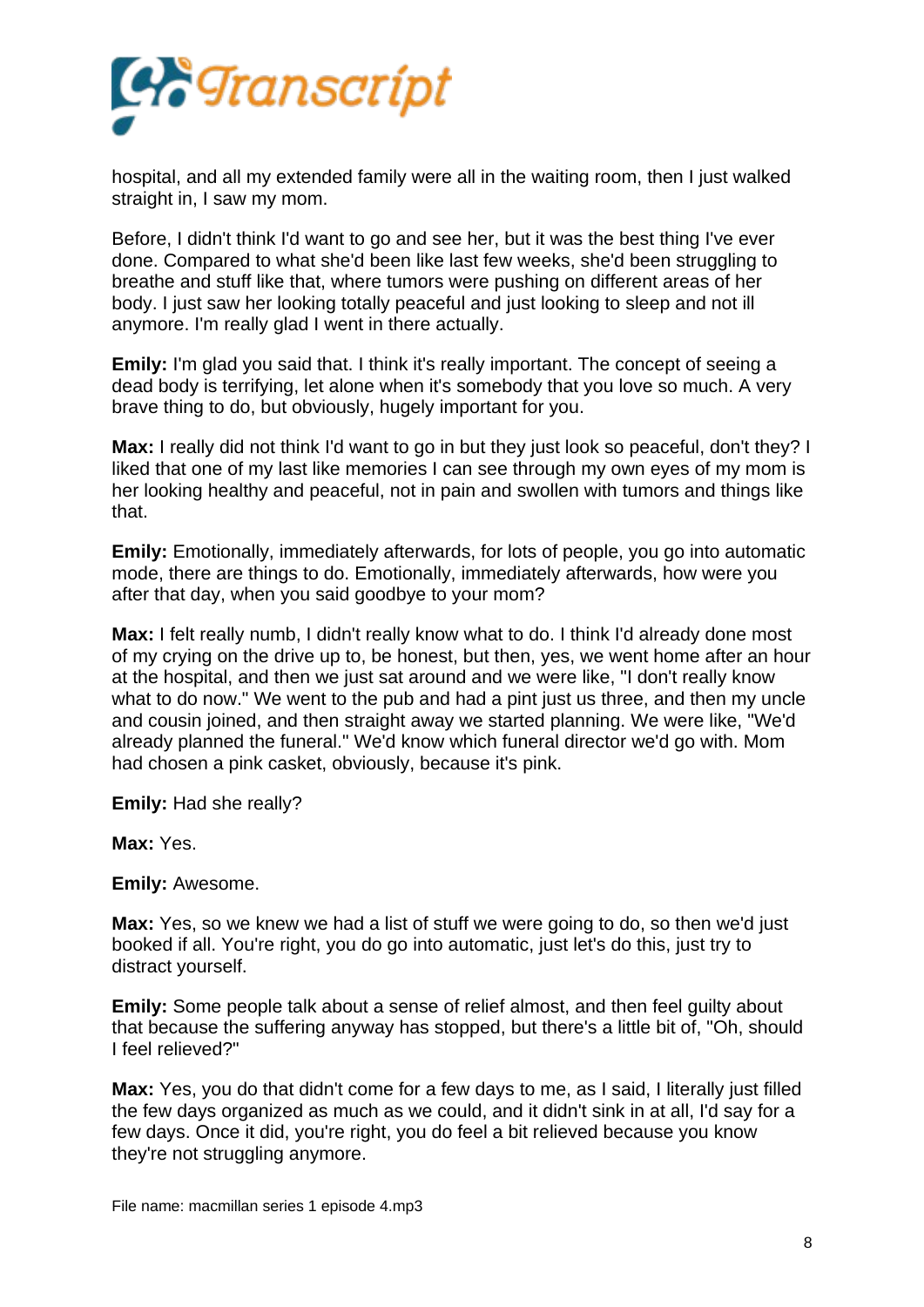

**Emily:** I've heard about this funeral and that you organized it pretty much all yourselves. Military precision. It sounds like it couldn't have been a better funeral for her.

**Max:** It was unbelievable. I still tear up things about how nice it was. The crematorium, was placed just outside Coventry and the capacity was about 100 people, and there was easily over 200 people who turned up. Initially, so we obviously, got there with the casket a bit when everyone had already arrived. All the seats inside had filled up and there was a huge queue people outside, so we carried in mom, all the family did, and we put her on the plinth or whatever it's called.

Then my dad was like, "All right, we're not starting yet, come on, everyone get in," and so everyone was really squeezed in, there was no one left outside, but people were all around us. At the front, where the stage is, basically, they were all around those people around the casket, people were all up the aisles, it was really close, it was really nice. We live-streamed it as well, and it was watched by my dad knows the final figure. It was over 2,000 people in site for us, where we're from two pubs showed it on the live screen that was packed full of people. My dad counted the countries and it was something like 21 to 25 countries tuned in or something. It was crazy.

**Emily:** You spoke at the funeral, didn't you?

**Max:** Yes, so I did the eulogy. My sister did a poem that she wrote herself and my dad just like hosted and did spoke about mom a little bit.

**Emily:** That must have been super difficult for you to stand up and do the eulogy about your lovely mom.

**Max:** Yes. It was quite difficult and I held it together but I didn't care if I didn't hold it together like we said, if I'd started crying, I would not mind it at all. I would've brought that into the eulogy saying, "Let's do it guys. You need to be honest and tear up if you need to." It was quite hard, but I've happy we did that together. Initially, so the person who holds it is, I can't remember what they're called.

**Emily:** Oh, I know what [crosstalk] celebrant. That's it.

**Max:** Initially, my mom was going to do record that. That was our plan first which would've been so strange but it would've been, so my mom so she would've been like, "Hello, welcome to my funeral and stuff like that." We're doing really strange, but she got a little bit quicker than we thought, so we couldn't do it in the end.

**Emily:** In retrospect, you think she would've been really happy with her day?

**Max:** I think so because there was no one else talking. It was just us three who talked. We're not religious, nothing wrong with being religious, but we are just not, so it wouldn't have been us if it was a religious service or anything like that. Then, if someone we didn't know was speaking about mom, it wouldn't have been the same. It couldn't have gone any better, really.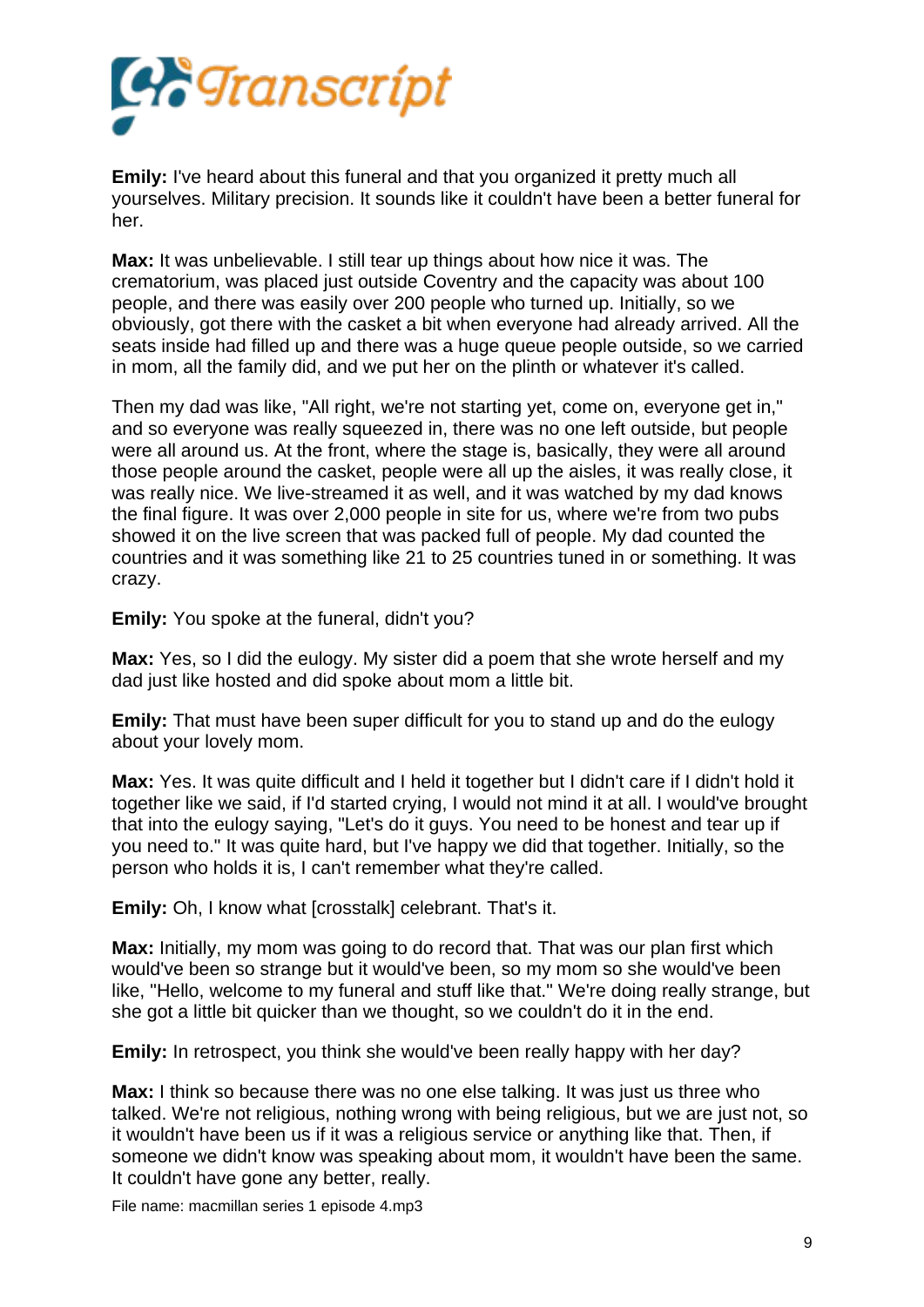

**Emily:** What tends to happen then that is for all dies down. Everybody goes back to their normal lives, which has changed significantly for you. How was that when all the buzz had died down?

**Max:** Yes, that was really strained, so I had about a week, no, about two weeks off, from mom dying to going back to work, I could have had a lot more work, really good about it, but after the first week I was like, it's not really, what am I doing? I'm just sitting around basically, being sad and which is fine, but then, life does move on and it has to move on. I wanted to go back to work. I went back to work within two weeks, and it's so strange because no one can win random as your employee your staff at work.

No one can win because if they don't mention it in your head, you think, "Oh, come on. My mom's just **[unintelligible 00:24:57]**, what are you asking about me?" If they do ask about it, you shout down, "Yes, I'm fine. Don't worry about it. Thank you." They literally can't win it so strange, and I went working in retail. It was an awful time to go back to work. It was Mother's Day.

**Emily:** Oh, good grief, Max, no.

**Max:** I just wanted to get back, but that wasn't the best time to go back, looking back at it.

**Emily:** I think those are the things actually, isn't it? Because for that first year as well, you count that's the first Mother's Day. That's the first Christmas. That's the first my birthday, and all those firsts are really painful reminders. What words of advice do you have for people who are listening, who are going through this, or can expect this about moving on after the death of someone that you love?

**Max:** I would say, always take time to remember them. Don't try and force it down. If you are feeling sad one night, ride it out. Sometimes, I actually make myself, sometimes I'm there **[unintelligible 00:25:53]** I see a picture of mom when she was ill that day and I go, "I want to remember mom when she was normal." I'll just watching old videos or something like that, but it's really important too. You probably are going to want to be talking, you're going to be sad for probably the rest of your life. I tried to describe someone the other day, which I think was a weird analogy. At the very start, you're on an emotional rollercoaster. There's so many ups, so many downs.

If you were going to a theme park, it'd be the best ride there because there was so many ups and downs, but eventually, you're still going to have those ups and downs, but it's going to be a really boring rollercoaster. There's going to be loads of flat. Those are good times, and eventually, there'll be a few downs, but you'll get through it. I just say, talk to everyone.

**Emily:** How is this affected you as a family?

**Max:** I think weirdly, it's brought us a lot closer together. We were close before but now we are more, we actually asked twice. Now there's just a WhatsApp group, so File name: macmillan series 1 episode 4.mp3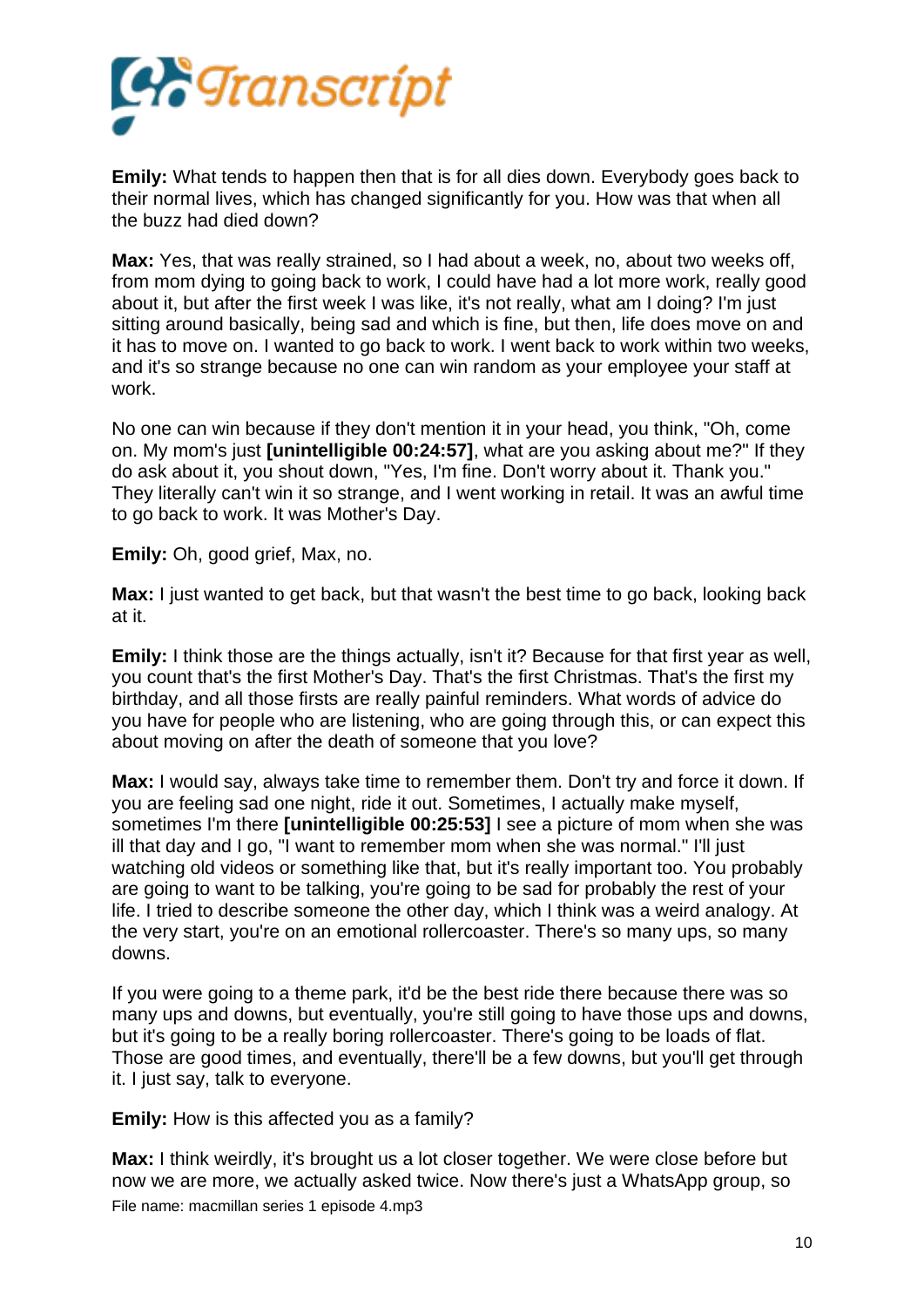

we've got a big one with all our family. We've got one just my dad, my sister and I, and in that, if one of us feeling sad sometimes, you can normally tell because it would be text **[unintelligible 00:26:59]** I'd be like, "How are you doing guys?" They'd be like, "Yes, good. How are you actually doing?" "Yes, I'm feeling a bit sad today or whatever." We talk a lot more openly about probably mental health and stuff, which I think is really good.

**Emily:** Absolutely. Do you talk about your mom to each other?

**Max:** Yes, definitely. We do stuff at **[unintelligible 00:27:16]** all the time, so mom used to see trends that people do, like kids do these days or whatever. She would do them wrong, so there was a stage a few years ago when kids or teenagers would say like, "Oh, that smells," and you'd be like, "Your mom smells." My mom used to do that to me and my sister. It'd be like, "Mom stop being silly. Your mom's silly." I'm like, "Mom, that's you, that's it for you," so my dad still does that. You say something, I don't know, I'm a bit tired, today, your mom's tired. It's still like she's living on.

**Emily:** Absolutely. Yes. We have cook a dinner. I'm going to cook a dinner, like this and I'll start skipping and, yes, that she's back in the room immediately, which is really funny. The future for you, you're blogging, you're podcasting, why do you feel like you want to talk about this so much because it's unbelievably helpful. Why is it important to you to do this?

**Max:** I just think that I could have done with something like this when I was going through it, but honestly, maybe selfish. It's like my own therapy. I said on my first ever podcast I recorded last week. I said, "Guys, if you want me to do this again, let me know your honest feedback, if it was good, if it's a one off great, it felt quite good doing it. If you want to hear more, let me know. You're actually probably listening to my own personal therapy right now." My thing is if I can just have one person, it makes me feel better about it, so when I did the blog, seeing a few comments on it, and it made a difference to someone that's, honestly, all I care about. For me, I suppose, yes, kind of therapy, the thought of helping someone who went through something that I did feels really nice.

**Emily:** Here's to your mom, Nand. Cheers to Nand.

**Max:** Cheers.

**Emily:** There you go. That's tea, not vodka guys, Max.

**Max:** She would love that cup as well.

**Emily:** Would she? Oh yes, she would. On Wednesdays, we wear pink Mondays, Tuesdays, Thursdays, Fridays, and the weekend as well. Max, is lovely to speak to you. Thank you very much for being so honest with us, it's hugely appreciated.

**Max:** Thank you for having me.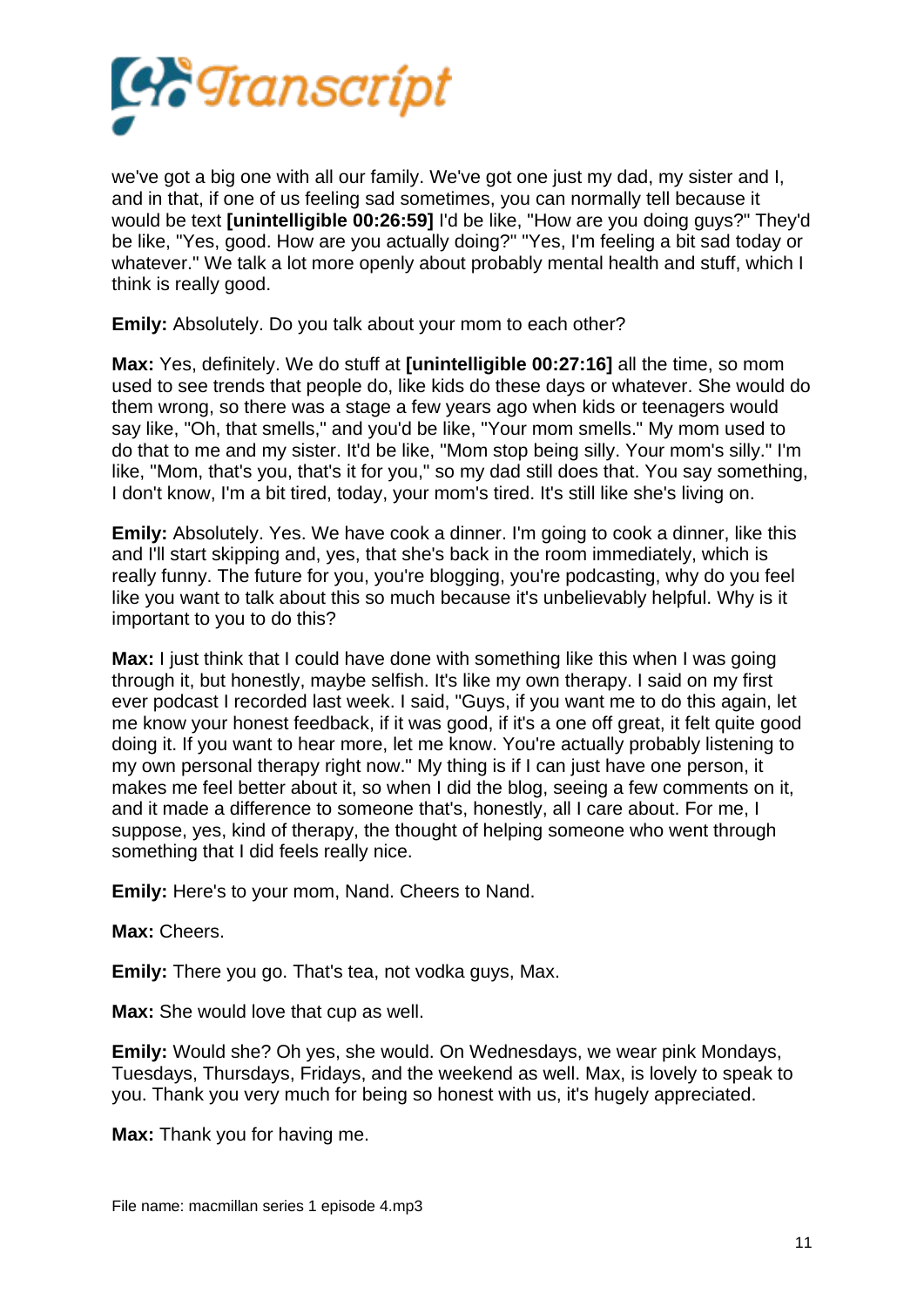

**Emily:** Danny, our fabulous Macmillan professional, is back with me. First of all, Danny, Max, what a story? What do you make of how him and his family have dealt with it?

**Danny:** Oh, I mean, so many practical tips in there from things that they've done that feel like they're original, that you could put a different slot on but absolutely amazing. How they dealt with it as a family. Again, that experience is very different for different individuals and for different families.

**Emily:** What are the most common questions that you get about end-of-life.

**Danny:** I think a common question people often ask themselves and family members often debate is how long. How long have I got left to live when they know their time is limited, and that's very difficult because some people ask the question and perhaps they don't really want to know the answer. I think it's always very difficult to give a very specific time. I worked with a personal care consultant who was very good at doing this.

She always used to double-check that they actually wanted the answer, but then she would say whether she thought they had weeks or months. She didn't say you have two weeks or, she just would say, "I think it's going to be very few weeks," and I think that gives a good indication without it being specific so people are ticking the days off on the calendar and getting very upset and anxious.

**Emma:** In those days as well, Max described very eloquently this pre grieving process that I completely related to. Give us some explanation of what that is. What he meant by that.

**Danny:** He really articulated it really well. Well, you know you're going to lose someone, but you don't know when, and so you start the grieving process, in essence. That's different for everyone in terms of shock, fear, anger, acceptance. There's very good literature around the grieving process and some people experience all of that. Some people only one of those things. In essence, it's about you coming to terms with the fact that you're going to lose your loved one.

**Emma:** On a practical level, I think because, like we've mentioned, when you are in this huge emotional turmoil, structure is helpful. What if somebody's just received an end-of-life diagnosis? What kicks in? What steps should people expect, and what would happen generally to help them through that?

**Danny:** I think the most important thing, and that's why Max's story is just so important, is being able to talk. I know they were a close family, and some people don't feel that they can talk to friends or family about it. Understanding what you want, if you are in the situation where you are facing end-of-life, when do you want to consider having no treatment, if you're still having treatment? Where do you want to be? Who do you want to support you? What support is out there? You can have those conversations with your GP or even your clinical team.

**Emma:** Then you can have them. File name: macmillan series 1 episode 4.mp3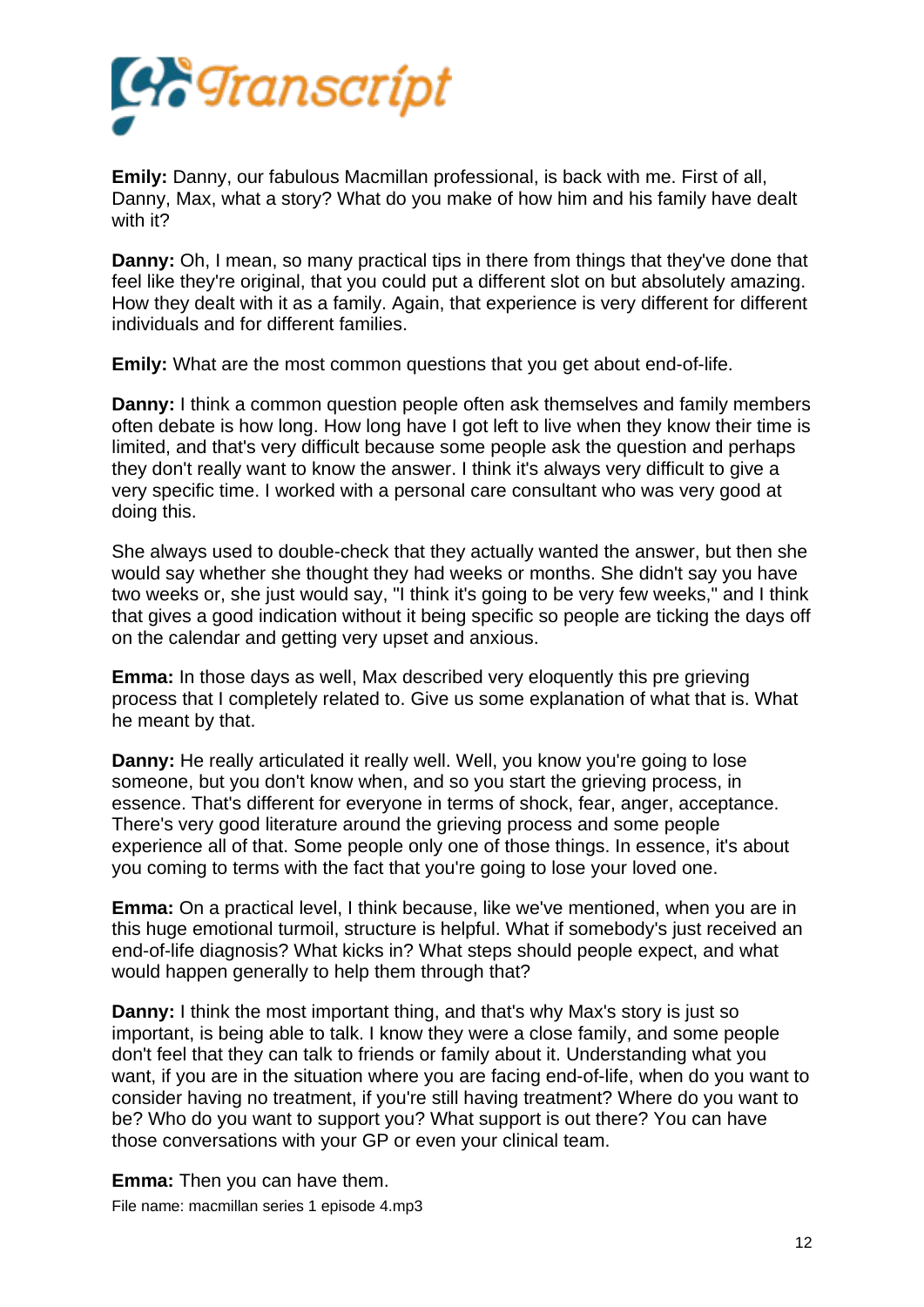

**Danny:** You can have them, and you can actually undertake something called an advanced care plan, where you can document those things. So that all those people caring for you, like the GP, will understand what your wishes are, and you can share that with family members. Obviously, including family members in those conversations is really helpful too.

**Emma:** Talking about including people in the conversations, Max's story about how his family filmed conversations with his mom, and they just put the camera on. They've got a lot of normal that they've recorded as well, stuff that they didn't even realize they were recording. It was quite a unique approach, but served as a great example about how you might approach those final weeks or months.

**Danny:** I just thought that was such an amazing-

## **Emma:** Wasn't it?

**Emma: -**idea. I think one of the things when you are going to lose someone, that feels really important to most people, is making memories. Reflecting on past memories, and often you will talk about things that happened historically that you remember that were happy times. Also, creating memories that you can keep hold of once the person's no longer around. That was such a good idea, unfortunately, because often people don't talk about things openly and have those open discussions. They lose that opportunity to make those choices and make those memories, which does seem such a shame.

**Emma:** If you've never been in the situation, contemplating death is a huge psychological minefield. What is your advice if you are really genuinely worried about the physicalities of it, about the psychological effects about how you are dealing with it?

**Danny:** It links back to your first question about what people expect, and there's lots of things. One of the things they sometimes ask is, "What will it be like?" Or, "What can I expect?" In reality, some people are active in doing things right up until the last few days. Whereas other people are much weaker and perhaps, the last couple of weeks, are very tired and in bed. I think they're very individual things.

They're also based on what's causing you to-- What type of cancer you have, what type of treatment you've had, and generally, how you've coped through that might be an indication. Actually, if people are worried about symptoms, you can just talk through some of the common symptoms that people can have when they're approaching end-of-life, and what you can do to actually alleviate those. People don't have to be in pain, they don't have to feel sick.

Sometimes people get very worried about people eating and drinking, and there's this need to try and feed their relative or their loved one and make sure they drink to keep them alive. In reality, it's a natural process and people won't suffer through that. If they're hungry and they want to enjoy something, let them have it. If they're not hungry, it doesn't matter. What is important is that, obviously, you keep their mouth comfortable and moist because, obviously, if they're not drinking their mouth will dry. File name: macmillan series 1 episode 4.mp3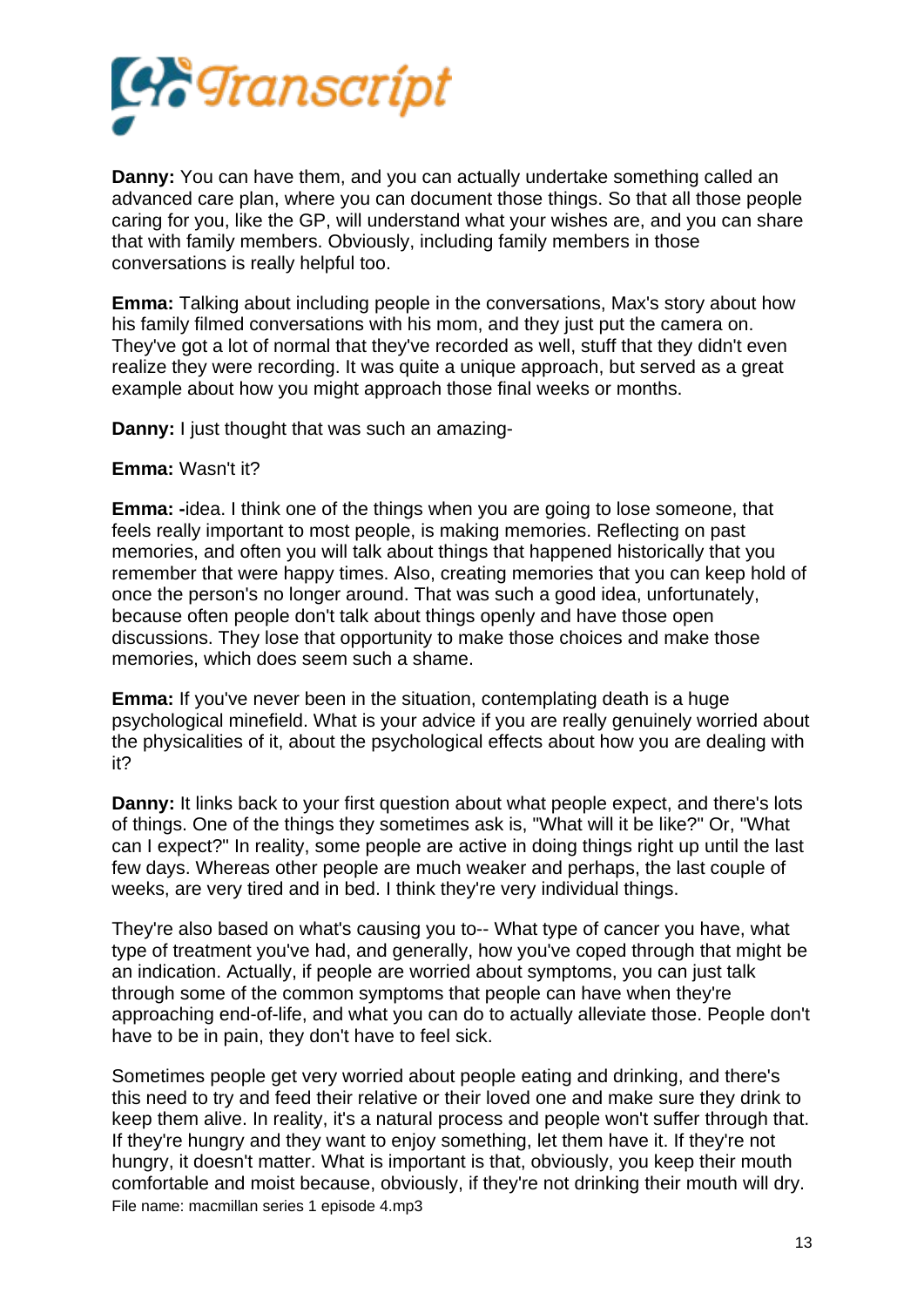

**Emma:** In those final few days, Max, and his family planned his mom's funeral meticulously. It's quite an undertaking. It sounded like a really special day. How would you recommend people approach funeral planning? Because it's not easy.

**Danny:** It's not. Actually, doing after the event can be quite traumatic. I think that's a fabulous example where they had time, where they were able to talk and they were able to plan it. Actually, there are lots of schemes now where you can do that while you are well, and which feels much healthier. In a way, it takes the burden off of how many families, though, talk to each other about, "What would you like [crosstalk]?"

## **Emma:** You don't.

**Danny:** It isn't, and that would be a really good thing to do. If you've got the opportunity as a family, and you've got an elderly relative, is to try and have those conversations, but people don't. I think they are a good example of how they approached it. You can still do it that way, even after somebody has died. Think about the person and the essence of the person and what they would've wanted, because in reality, you probably know anyway. I think there's lots of ways that you can approach it. There's lots of websites out there that give advice. We will have advice on our website, Marie Curie have advice on their website. There's lots of places. People can go to think about how you plan a funeral when you do it.

**Emma:** Words of advice for people who have lost a loved one, resuming their lives. It's a very strange period after somebody has passed away for friends and family. What is your advice in that period afterwards? How do you get back to any semblance of a normal life?

**Danny:** Yes, life does have to go on, but actually, the pain of losing someone can be quite physical as well as emotional, and talking is a really important thing. If you can't talk amongst people that you care about, talk to your GP about how you feel potentially. I loved Max's example about texting mind and looking online if you can't pick up the phone. All of that applies after the event. You need to just be very aware of your feelings and know that it's okay to be sad. If you are struggling to pick up the pieces and carry on with life without that person around, then there is lots of support out there.

**Emma:** I think I slept for a month. I was exhausted. I think there's that because you don't realize how much you are coping, and the emotional energy, the physical energy that takes up. I slept for a month. It was incredible.

**Danny:** It's okay to cry when a particular song comes on the radio, or you are in a place and you think, "Oh, they so would've loved to be here." It is okay to cry, it's a normal reaction.

**Emma:** I told you, I used to go into mommy to wear this perfume, and every time I'd go into like, "Debenhams" or somewhere like that, and I'd get a whiff of it for a long time. I'd just, "Ugh" and it does take you by surprise a bit, and it's good to know that that's okay.